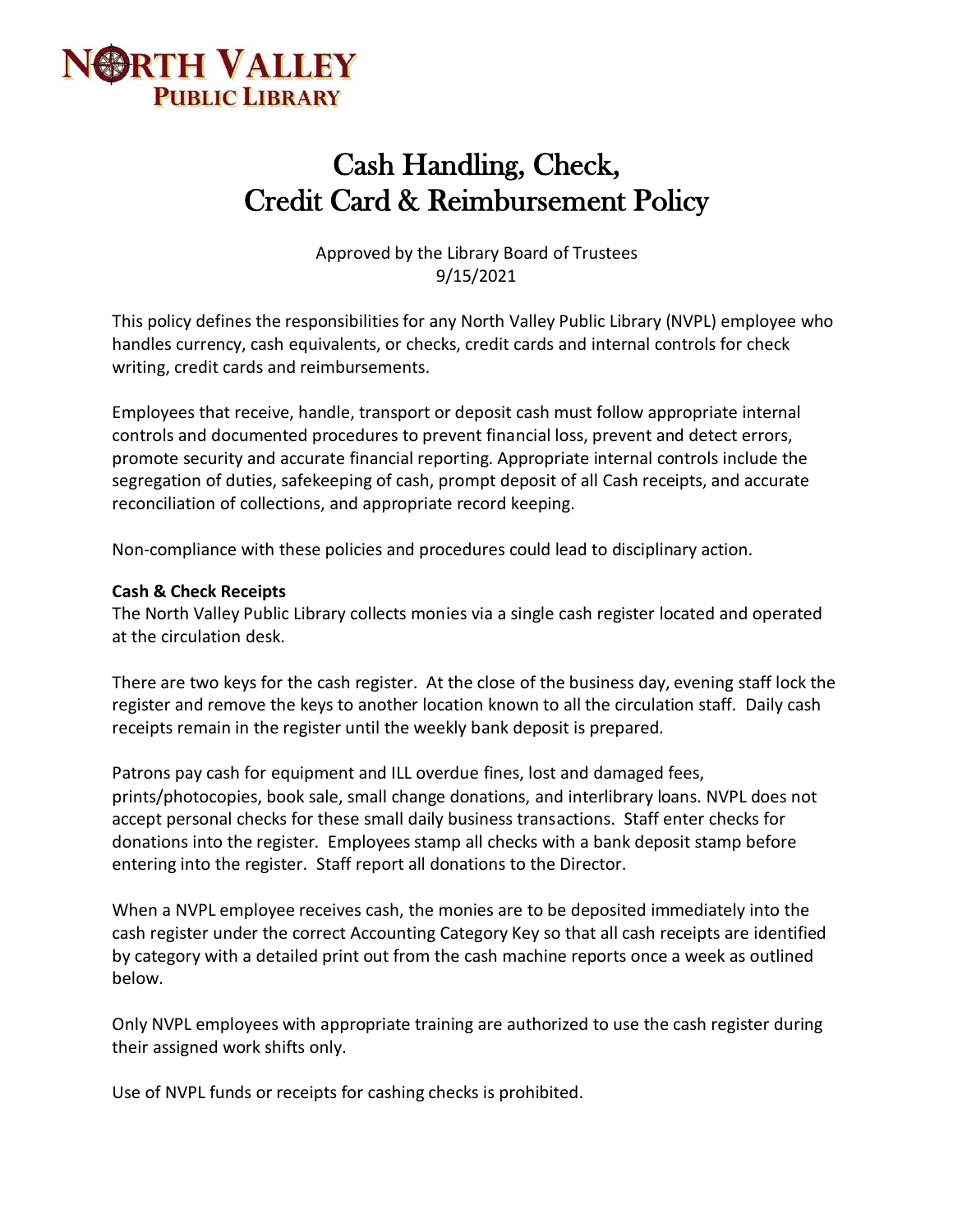Under no circumstances may cash be removed from the register to make purchases, even small purchases.

Cash should never be left unattended, for any period of time.

All cash register mis-rings and errors should be noted on the register tape, including the date, the error and correction made, and the initials of the clerk responsible.

The morning circulation staff, per the instructions in the Standing Operating Procedures, total the register once a week on the first working day of the new week.

The Library Manager receives all cash register "Z" readings/tapes. Monies are reconciled daily. Discrepancies are investigated and recorded. If regular discrepancies are found the Library Manager informs the Director, and informs all staff of the errors, reminding staff to mark any entry errors on the tape.

The cash collected throughout the week is not of sufficient quantity to warrant more than one trip a week to the bank, averaging less than \$200 a week and also serves as change.

A deposit slip is made ready by the morning circulation staff. All cash, except for the \$35 cash till is to be deposited into the bank. The Director deposits the weekly receipts into the bank. If the Director is on vacation then the Library Manager will bring the deposit to the bank.

The Library Manager enters a revenue voucher of the deposit into the Black Mountain Accounting software weekly and writes the RV # on the deposit slip. All RV are entered within a week, and always before the bank statements are reconciled for the end of the month.

At the end of the month, bank statements are reconciled in Black Mountain by the Director.

#### **Check Payments**

The Library Manager receives bills and invoices to enter claims of expenses into the Black Mountain software, following the BARS chart of Accounts, and using the budget categories. Before printing any checks, the Library Manager prints out a Claim Approval List. The Director examines the Claim Approval Lists and makes sure that the fund, account and object code are correct, and the expense is in the correct budget category, and all expenses are approved.

After the Director approves and signs the Claim Approval List, checks are printed by the Library Manager.

The Board of Trustees require all checks that draw funds upon the North Valley Public Library checking account have two signatures. The Library Director and all Board members are signers on the account.